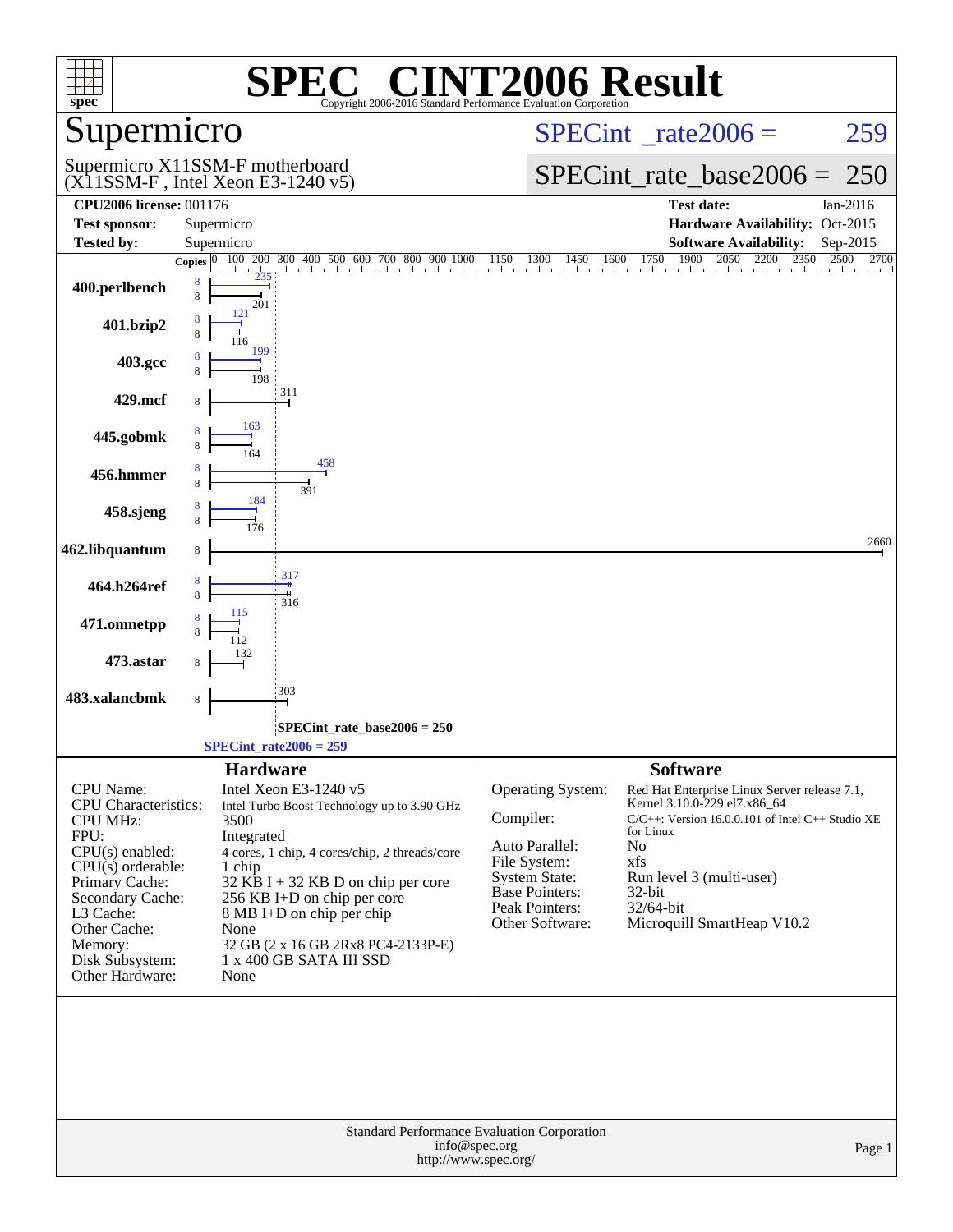

### Supermicro

### (X11SSM-F , Intel Xeon E3-1240 v5) Supermicro X11SSM-F motherboard

SPECint rate $2006 = 259$ 

### [SPECint\\_rate\\_base2006 =](http://www.spec.org/auto/cpu2006/Docs/result-fields.html#SPECintratebase2006) 250

**[CPU2006 license:](http://www.spec.org/auto/cpu2006/Docs/result-fields.html#CPU2006license)** 001176 **[Test date:](http://www.spec.org/auto/cpu2006/Docs/result-fields.html#Testdate)** Jan-2016 **[Test sponsor:](http://www.spec.org/auto/cpu2006/Docs/result-fields.html#Testsponsor)** Supermicro Supermicro **[Hardware Availability:](http://www.spec.org/auto/cpu2006/Docs/result-fields.html#HardwareAvailability)** Oct-2015 **[Tested by:](http://www.spec.org/auto/cpu2006/Docs/result-fields.html#Testedby)** Supermicro **Supermicro [Software Availability:](http://www.spec.org/auto/cpu2006/Docs/result-fields.html#SoftwareAvailability)** Sep-2015

### **[Results Table](http://www.spec.org/auto/cpu2006/Docs/result-fields.html#ResultsTable)**

|                    | <b>Base</b>   |                |            |                                                                                                        |       | <b>Peak</b>    |            |               |                |              |                |              |                |              |
|--------------------|---------------|----------------|------------|--------------------------------------------------------------------------------------------------------|-------|----------------|------------|---------------|----------------|--------------|----------------|--------------|----------------|--------------|
| <b>Benchmark</b>   | <b>Copies</b> | <b>Seconds</b> | Ratio      | <b>Seconds</b>                                                                                         | Ratio | <b>Seconds</b> | Ratio      | <b>Copies</b> | <b>Seconds</b> | <b>Ratio</b> | <b>Seconds</b> | <b>Ratio</b> | <b>Seconds</b> | <b>Ratio</b> |
| 400.perlbench      |               | 389            | 201        | 389                                                                                                    | 201   | 390            | <b>200</b> |               | 333            | 235          | 334            | 234          | 332            | 235          |
| 401.bzip2          |               | 668            | <b>116</b> | 665                                                                                                    | 116   | 676            | 114        |               | 638            | 121          | 640            | 121          | 638            | 121          |
| $403.\mathrm{gcc}$ |               | 326            | 197        | 324                                                                                                    | 199   | 325            | 198        |               | 324            | 199          | 323            | 199          | 325            | 198          |
| $429$ .mcf         |               | 234            | 312        | 234                                                                                                    | 311   | 235            | 311        |               | 234            | 312          | 234            | 311          | 235            | 311          |
| $445$ .gobmk       |               | 512            | 164        | 513                                                                                                    | 164I  | 512            | 164        |               | 516            | 163          | 515            | 163          | 514            | 163          |
| 456.hmmer          |               | 192            | 388        | 191                                                                                                    | 391   | 191            | 391        |               | 163            | 459          | 163            | 458          | 164            | 455          |
| $458$ .sjeng       |               | 549            | 176        | 549                                                                                                    | 176   | 548            | 177        |               | 527            | 184          | 527            | 184          | 527            | 184          |
| 462.libquantum     |               | 62.3           | 2660       | 62.3                                                                                                   | 2660  | 62.4           | 2660       |               | 62.3           | 2660         | 62.3           | 2660         | 62.4           | 2660         |
| 464.h264ref        |               | 581            | 305        | 558                                                                                                    | 318   | 561            | 316        |               | 570            | 310          | 551            | 321          | 559            | 317          |
| 471.omnetpp        |               | 446            | 112        | 446                                                                                                    | 112   | 447            | 112        |               | 435            | 115          | 435            | 115          | 435            | 115          |
| $473$ . astar      |               | 425            | 132        | 425                                                                                                    | 132   | 425            | 132        |               | 425            | 132          | 425            | 132          | 425            | 132          |
| 483.xalancbmk      |               | 182            | 303        | 182                                                                                                    | 303   | 181            | 304        |               | 182            | 303          | 182            | 303          | 181            | 304          |
|                    |               |                |            | Decute enneau in the order in which thay were mu. Dold underlined text indicates a modian magazurement |       |                |            |               |                |              |                |              |                |              |

Results appear in the [order in which they were run.](http://www.spec.org/auto/cpu2006/Docs/result-fields.html#RunOrder) Bold underlined text [indicates a median measurement.](http://www.spec.org/auto/cpu2006/Docs/result-fields.html#Median)

### **[Submit Notes](http://www.spec.org/auto/cpu2006/Docs/result-fields.html#SubmitNotes)**

 The taskset mechanism was used to bind copies to processors. The config file option 'submit' was used to generate taskset commands to bind each copy to a specific processor. For details, please see the config file.

### **[Operating System Notes](http://www.spec.org/auto/cpu2006/Docs/result-fields.html#OperatingSystemNotes)**

Stack size set to unlimited using "ulimit -s unlimited"

### **[Platform Notes](http://www.spec.org/auto/cpu2006/Docs/result-fields.html#PlatformNotes)**

Standard Performance Evaluation Corporation [info@spec.org](mailto:info@spec.org) As tested, the system used a Supermicro CSE-113MFAC2-R606CB chassis. The chassis is configured with 2 PWS-606P-1R redundant power supply, 1 SNK-P0046P heatsink, as well as 4 FAN-0154L4 middle cooling fan. Sysinfo program /usr/cpu2006/config/sysinfo.rev6914 \$Rev: 6914 \$ \$Date:: 2014-06-25 #\$ e3fbb8667b5a285932ceab81e28219e1 running on X10SRA-01 Tue Jan 26 06:25:55 2016 This section contains SUT (System Under Test) info as seen by some common utilities. To remove or add to this section, see: <http://www.spec.org/cpu2006/Docs/config.html#sysinfo> From /proc/cpuinfo model name : Intel(R) Xeon(R) CPU E3-1240 v5 @ 3.50GHz 1 "physical id"s (chips) 8 "processors" cores, siblings (Caution: counting these is hw and system dependent. The following excerpts from /proc/cpuinfo might not be reliable. Use with Continued on next page

<http://www.spec.org/>

Page 2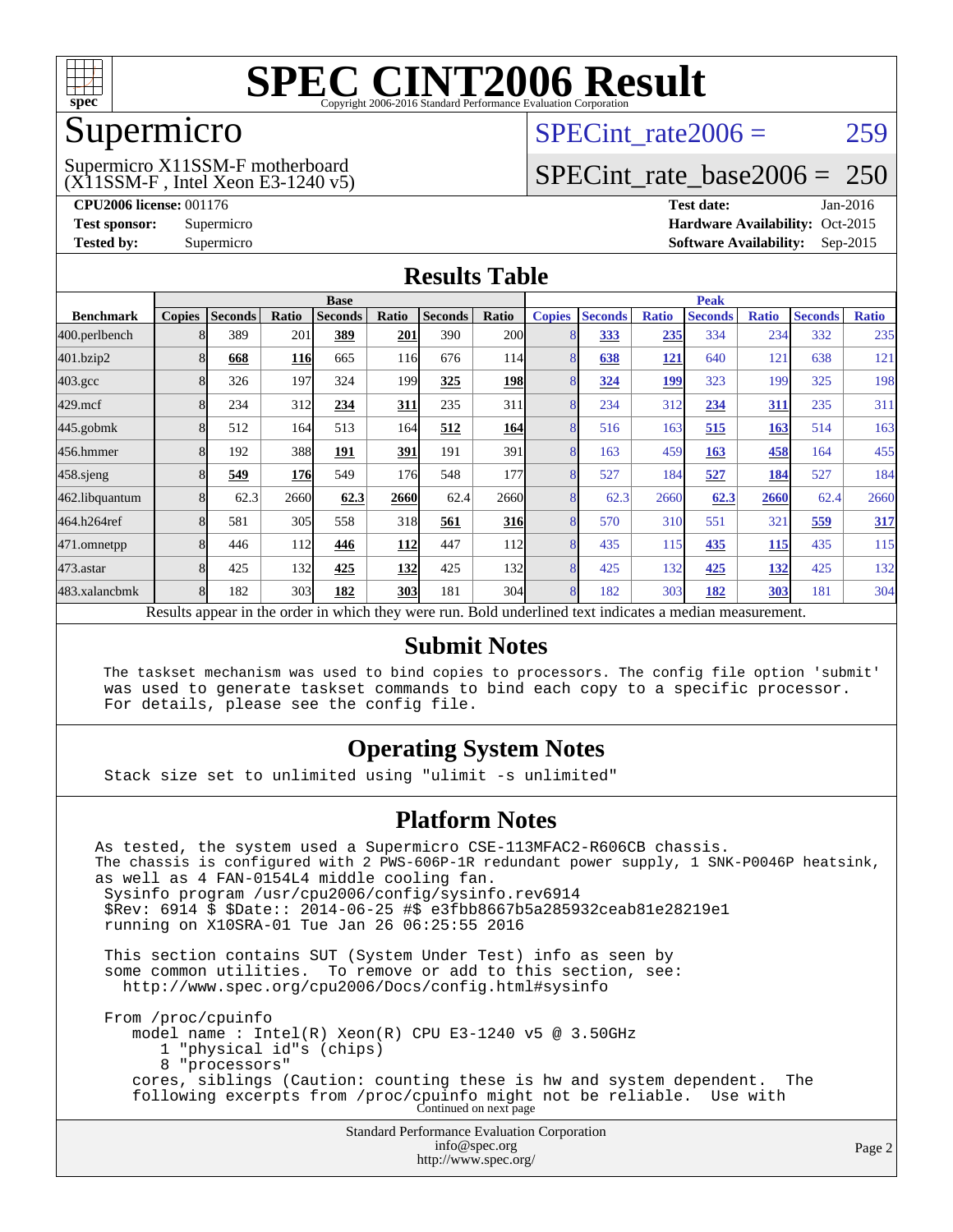

### Supermicro

 $SPECint rate2006 = 259$ 

(X11SSM-F , Intel Xeon E3-1240 v5) Supermicro X11SSM-F motherboard

[SPECint\\_rate\\_base2006 =](http://www.spec.org/auto/cpu2006/Docs/result-fields.html#SPECintratebase2006) 250

**[CPU2006 license:](http://www.spec.org/auto/cpu2006/Docs/result-fields.html#CPU2006license)** 001176 **[Test date:](http://www.spec.org/auto/cpu2006/Docs/result-fields.html#Testdate)** Jan-2016 **[Test sponsor:](http://www.spec.org/auto/cpu2006/Docs/result-fields.html#Testsponsor)** Supermicro Supermicro **[Hardware Availability:](http://www.spec.org/auto/cpu2006/Docs/result-fields.html#HardwareAvailability)** Oct-2015 **[Tested by:](http://www.spec.org/auto/cpu2006/Docs/result-fields.html#Testedby)** Supermicro **Supermicro [Software Availability:](http://www.spec.org/auto/cpu2006/Docs/result-fields.html#SoftwareAvailability)** Sep-2015

### **[Platform Notes \(Continued\)](http://www.spec.org/auto/cpu2006/Docs/result-fields.html#PlatformNotes)**

 caution.) cpu cores : 4 siblings : 8 physical 0: cores 0 1 2 3 cache size : 8192 KB From /proc/meminfo MemTotal: 32768216 kB HugePages\_Total: 0<br>Hugepagesize: 2048 kB Hugepagesize: From /etc/\*release\* /etc/\*version\* os-release: NAME="Red Hat Enterprise Linux Server" VERSION="7.1 (Maipo)" ID="rhel" ID\_LIKE="fedora" VERSION\_ID="7.1" PRETTY\_NAME="Red Hat Enterprise Linux Server 7.1 (Maipo)" ANSI\_COLOR="0;31" CPE\_NAME="cpe:/o:redhat:enterprise\_linux:7.1:GA:server" redhat-release: Red Hat Enterprise Linux Server release 7.1 (Maipo) system-release: Red Hat Enterprise Linux Server release 7.1 (Maipo) system-release-cpe: cpe:/o:redhat:enterprise\_linux:7.1:ga:server uname -a: Linux X10SRA-01 3.10.0-229.el7.x86\_64 #1 SMP Thu Jan 29 18:37:38 EST 2015 x86\_64 x86\_64 x86\_64 GNU/Linux run-level 3 Jan 26 02:20 SPEC is set to: /usr/cpu2006 Filesystem Type Size Used Avail Use% Mounted on /dev/sda2 xfs 183G 5.3G 178G 3% / Additional information from dmidecode: Warning: Use caution when you interpret this section. The 'dmidecode' program reads system data which is "intended to allow hardware to be accurately determined", but the intent may not be met, as there are frequent changes to hardware, firmware, and the "DMTF SMBIOS" standard. BIOS American Megatrends Inc. 1.0b 12/22/2015 Memory: 2x Not Specified Not Specified 2x Samsung M391A2K43BB1-CPB 16 GB 2 rank 2133 MHz (End of data from sysinfo program)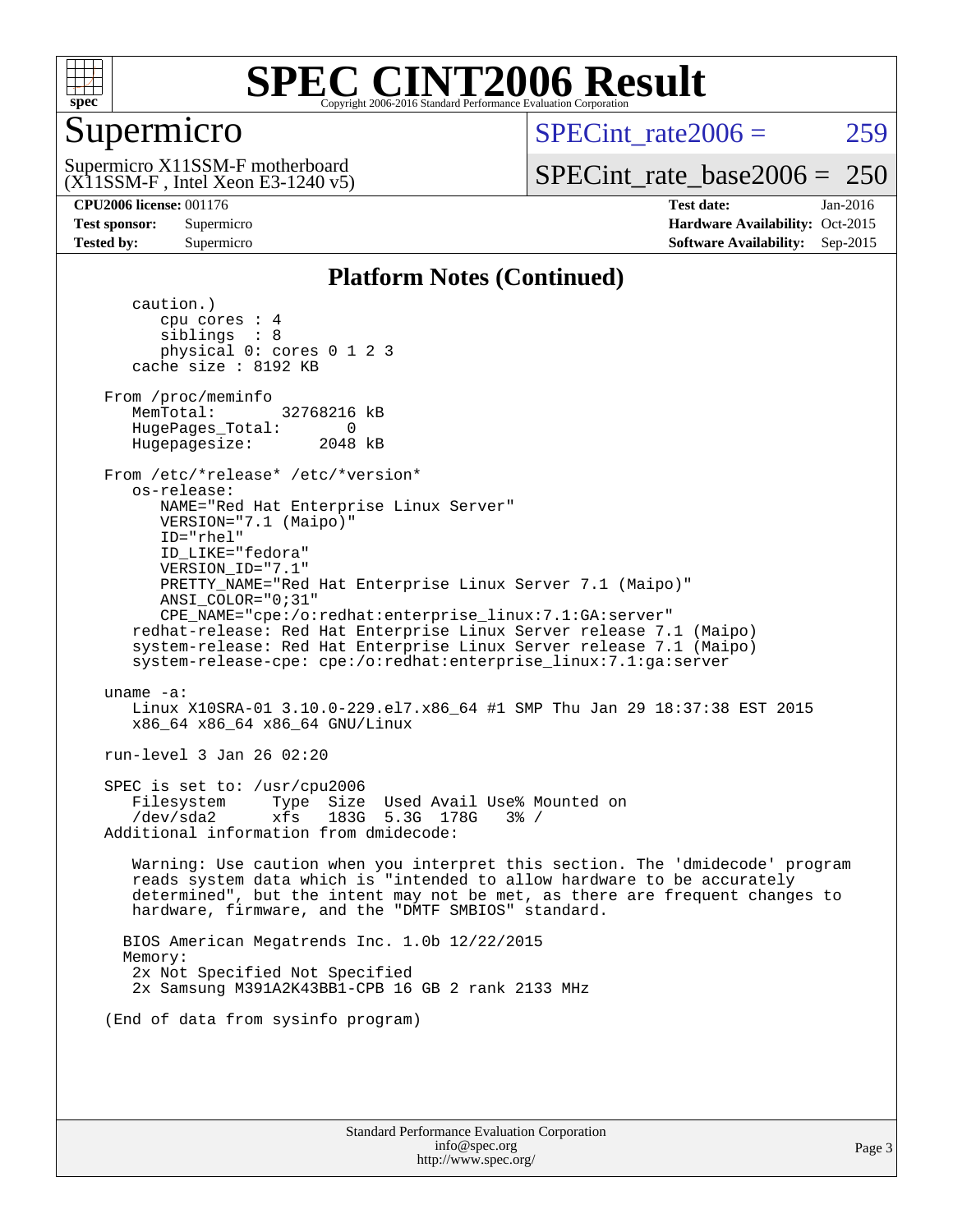

### Supermicro

SPECint rate $2006 = 259$ 

(X11SSM-F , Intel Xeon E3-1240 v5) Supermicro X11SSM-F motherboard

[SPECint\\_rate\\_base2006 =](http://www.spec.org/auto/cpu2006/Docs/result-fields.html#SPECintratebase2006) 250

**[Tested by:](http://www.spec.org/auto/cpu2006/Docs/result-fields.html#Testedby)** Supermicro **Supermicro [Software Availability:](http://www.spec.org/auto/cpu2006/Docs/result-fields.html#SoftwareAvailability)** Sep-2015

**[CPU2006 license:](http://www.spec.org/auto/cpu2006/Docs/result-fields.html#CPU2006license)** 001176 **[Test date:](http://www.spec.org/auto/cpu2006/Docs/result-fields.html#Testdate)** Jan-2016 **[Test sponsor:](http://www.spec.org/auto/cpu2006/Docs/result-fields.html#Testsponsor)** Supermicro Supermicro **[Hardware Availability:](http://www.spec.org/auto/cpu2006/Docs/result-fields.html#HardwareAvailability)** Oct-2015

### **[General Notes](http://www.spec.org/auto/cpu2006/Docs/result-fields.html#GeneralNotes)**

Environment variables set by runspec before the start of the run: LD LIBRARY PATH = "/usr/cpu2006/libs/32:/usr/cpu2006/libs/64:/usr/cpu2006/sh"

 Binaries compiled on a system with 1x Intel Core i5-4670K CPU + 32GB memory using RedHat EL 7.1 Transparent Huge Pages enabled with: echo always > /sys/kernel/mm/transparent\_hugepage/enabled

### **[Base Compiler Invocation](http://www.spec.org/auto/cpu2006/Docs/result-fields.html#BaseCompilerInvocation)**

[C benchmarks](http://www.spec.org/auto/cpu2006/Docs/result-fields.html#Cbenchmarks):

[icc -m32 -L/opt/intel/compilers\\_and\\_libraries\\_2016/linux/compiler/lib/ia32\\_lin](http://www.spec.org/cpu2006/results/res2016q1/cpu2006-20160206-39000.flags.html#user_CCbase_intel_icc_e10256ba5924b668798078a321b0cb3f)

#### [C++ benchmarks:](http://www.spec.org/auto/cpu2006/Docs/result-fields.html#CXXbenchmarks)

[icpc -m32 -L/opt/intel/compilers\\_and\\_libraries\\_2016/linux/compiler/lib/ia32\\_lin](http://www.spec.org/cpu2006/results/res2016q1/cpu2006-20160206-39000.flags.html#user_CXXbase_intel_icpc_b4f50a394bdb4597aa5879c16bc3f5c5)

### **[Base Portability Flags](http://www.spec.org/auto/cpu2006/Docs/result-fields.html#BasePortabilityFlags)**

 400.perlbench: [-D\\_FILE\\_OFFSET\\_BITS=64](http://www.spec.org/cpu2006/results/res2016q1/cpu2006-20160206-39000.flags.html#user_basePORTABILITY400_perlbench_file_offset_bits_64_438cf9856305ebd76870a2c6dc2689ab) [-DSPEC\\_CPU\\_LINUX\\_IA32](http://www.spec.org/cpu2006/results/res2016q1/cpu2006-20160206-39000.flags.html#b400.perlbench_baseCPORTABILITY_DSPEC_CPU_LINUX_IA32)  $401.bzip2: -D$ FILE\_OFFSET\_BITS=64 403.gcc: [-D\\_FILE\\_OFFSET\\_BITS=64](http://www.spec.org/cpu2006/results/res2016q1/cpu2006-20160206-39000.flags.html#user_basePORTABILITY403_gcc_file_offset_bits_64_438cf9856305ebd76870a2c6dc2689ab) 429.mcf: [-D\\_FILE\\_OFFSET\\_BITS=64](http://www.spec.org/cpu2006/results/res2016q1/cpu2006-20160206-39000.flags.html#user_basePORTABILITY429_mcf_file_offset_bits_64_438cf9856305ebd76870a2c6dc2689ab) 445.gobmk: [-D\\_FILE\\_OFFSET\\_BITS=64](http://www.spec.org/cpu2006/results/res2016q1/cpu2006-20160206-39000.flags.html#user_basePORTABILITY445_gobmk_file_offset_bits_64_438cf9856305ebd76870a2c6dc2689ab) 456.hmmer: [-D\\_FILE\\_OFFSET\\_BITS=64](http://www.spec.org/cpu2006/results/res2016q1/cpu2006-20160206-39000.flags.html#user_basePORTABILITY456_hmmer_file_offset_bits_64_438cf9856305ebd76870a2c6dc2689ab) 458.sjeng: [-D\\_FILE\\_OFFSET\\_BITS=64](http://www.spec.org/cpu2006/results/res2016q1/cpu2006-20160206-39000.flags.html#user_basePORTABILITY458_sjeng_file_offset_bits_64_438cf9856305ebd76870a2c6dc2689ab) 462.libquantum: [-D\\_FILE\\_OFFSET\\_BITS=64](http://www.spec.org/cpu2006/results/res2016q1/cpu2006-20160206-39000.flags.html#user_basePORTABILITY462_libquantum_file_offset_bits_64_438cf9856305ebd76870a2c6dc2689ab) [-DSPEC\\_CPU\\_LINUX](http://www.spec.org/cpu2006/results/res2016q1/cpu2006-20160206-39000.flags.html#b462.libquantum_baseCPORTABILITY_DSPEC_CPU_LINUX) 464.h264ref: [-D\\_FILE\\_OFFSET\\_BITS=64](http://www.spec.org/cpu2006/results/res2016q1/cpu2006-20160206-39000.flags.html#user_basePORTABILITY464_h264ref_file_offset_bits_64_438cf9856305ebd76870a2c6dc2689ab) 471.omnetpp: [-D\\_FILE\\_OFFSET\\_BITS=64](http://www.spec.org/cpu2006/results/res2016q1/cpu2006-20160206-39000.flags.html#user_basePORTABILITY471_omnetpp_file_offset_bits_64_438cf9856305ebd76870a2c6dc2689ab) 473.astar: [-D\\_FILE\\_OFFSET\\_BITS=64](http://www.spec.org/cpu2006/results/res2016q1/cpu2006-20160206-39000.flags.html#user_basePORTABILITY473_astar_file_offset_bits_64_438cf9856305ebd76870a2c6dc2689ab) 483.xalancbmk: [-D\\_FILE\\_OFFSET\\_BITS=64](http://www.spec.org/cpu2006/results/res2016q1/cpu2006-20160206-39000.flags.html#user_basePORTABILITY483_xalancbmk_file_offset_bits_64_438cf9856305ebd76870a2c6dc2689ab) [-DSPEC\\_CPU\\_LINUX](http://www.spec.org/cpu2006/results/res2016q1/cpu2006-20160206-39000.flags.html#b483.xalancbmk_baseCXXPORTABILITY_DSPEC_CPU_LINUX)

### **[Base Optimization Flags](http://www.spec.org/auto/cpu2006/Docs/result-fields.html#BaseOptimizationFlags)**

#### [C benchmarks](http://www.spec.org/auto/cpu2006/Docs/result-fields.html#Cbenchmarks):

[-xCORE-AVX2](http://www.spec.org/cpu2006/results/res2016q1/cpu2006-20160206-39000.flags.html#user_CCbase_f-xAVX2_5f5fc0cbe2c9f62c816d3e45806c70d7) [-ipo](http://www.spec.org/cpu2006/results/res2016q1/cpu2006-20160206-39000.flags.html#user_CCbase_f-ipo) [-O3](http://www.spec.org/cpu2006/results/res2016q1/cpu2006-20160206-39000.flags.html#user_CCbase_f-O3) [-no-prec-div](http://www.spec.org/cpu2006/results/res2016q1/cpu2006-20160206-39000.flags.html#user_CCbase_f-no-prec-div) [-opt-prefetch](http://www.spec.org/cpu2006/results/res2016q1/cpu2006-20160206-39000.flags.html#user_CCbase_f-opt-prefetch) [-opt-mem-layout-trans=3](http://www.spec.org/cpu2006/results/res2016q1/cpu2006-20160206-39000.flags.html#user_CCbase_f-opt-mem-layout-trans_a7b82ad4bd7abf52556d4961a2ae94d5)

#### [C++ benchmarks:](http://www.spec.org/auto/cpu2006/Docs/result-fields.html#CXXbenchmarks)

[-xCORE-AVX2](http://www.spec.org/cpu2006/results/res2016q1/cpu2006-20160206-39000.flags.html#user_CXXbase_f-xAVX2_5f5fc0cbe2c9f62c816d3e45806c70d7) [-ipo](http://www.spec.org/cpu2006/results/res2016q1/cpu2006-20160206-39000.flags.html#user_CXXbase_f-ipo) [-O3](http://www.spec.org/cpu2006/results/res2016q1/cpu2006-20160206-39000.flags.html#user_CXXbase_f-O3) [-no-prec-div](http://www.spec.org/cpu2006/results/res2016q1/cpu2006-20160206-39000.flags.html#user_CXXbase_f-no-prec-div) [-opt-prefetch](http://www.spec.org/cpu2006/results/res2016q1/cpu2006-20160206-39000.flags.html#user_CXXbase_f-opt-prefetch) [-opt-mem-layout-trans=3](http://www.spec.org/cpu2006/results/res2016q1/cpu2006-20160206-39000.flags.html#user_CXXbase_f-opt-mem-layout-trans_a7b82ad4bd7abf52556d4961a2ae94d5) [-Wl,-z,muldefs](http://www.spec.org/cpu2006/results/res2016q1/cpu2006-20160206-39000.flags.html#user_CXXbase_link_force_multiple1_74079c344b956b9658436fd1b6dd3a8a) [-L/sh -lsmartheap](http://www.spec.org/cpu2006/results/res2016q1/cpu2006-20160206-39000.flags.html#user_CXXbase_SmartHeap_32f6c82aa1ed9c52345d30cf6e4a0499)

> Standard Performance Evaluation Corporation [info@spec.org](mailto:info@spec.org) <http://www.spec.org/>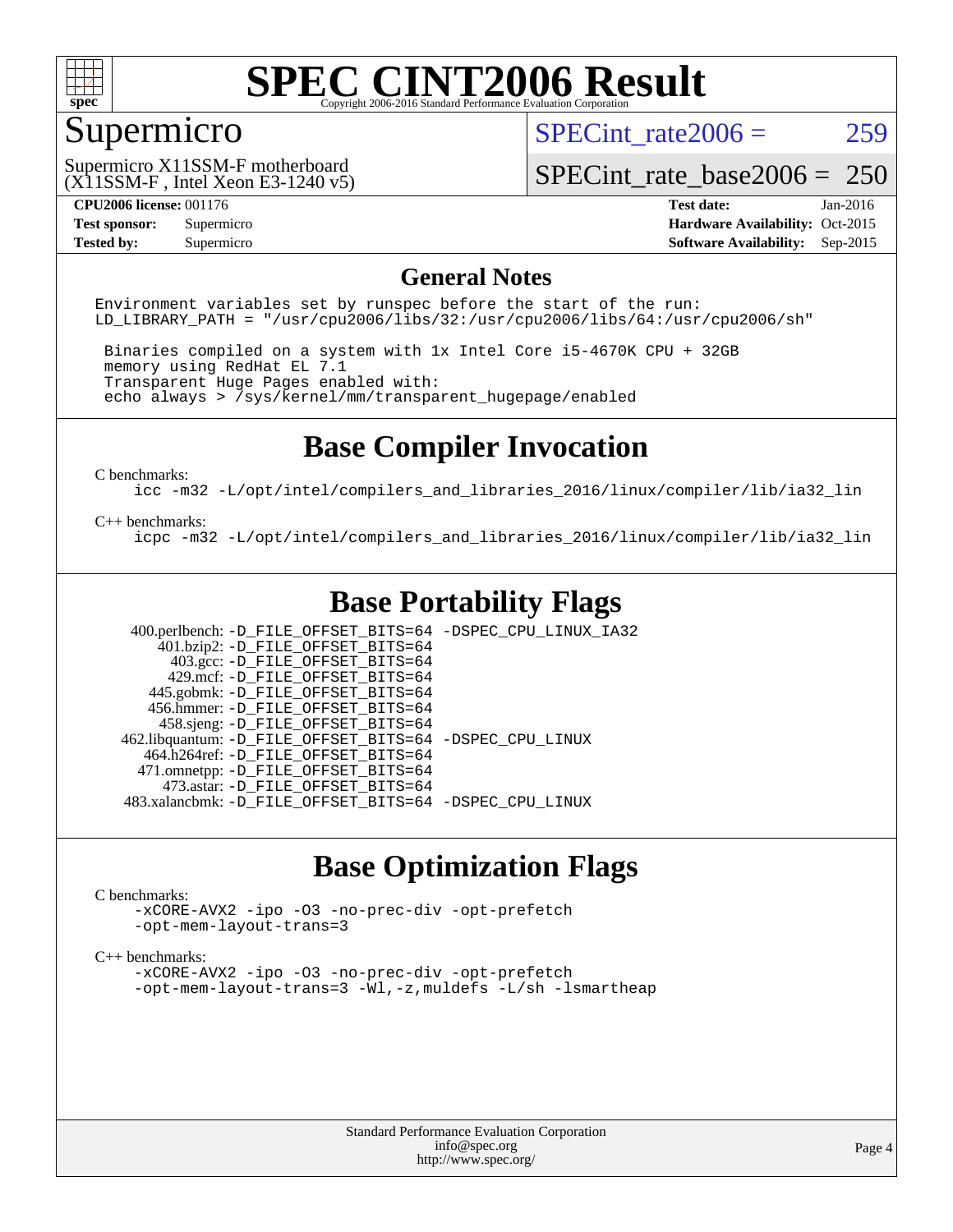

### Supermicro

SPECint rate $2006 = 259$ 

(X11SSM-F , Intel Xeon E3-1240 v5) Supermicro X11SSM-F motherboard

[SPECint\\_rate\\_base2006 =](http://www.spec.org/auto/cpu2006/Docs/result-fields.html#SPECintratebase2006) 250

**[CPU2006 license:](http://www.spec.org/auto/cpu2006/Docs/result-fields.html#CPU2006license)** 001176 **[Test date:](http://www.spec.org/auto/cpu2006/Docs/result-fields.html#Testdate)** Jan-2016 **[Test sponsor:](http://www.spec.org/auto/cpu2006/Docs/result-fields.html#Testsponsor)** Supermicro Supermicro **[Hardware Availability:](http://www.spec.org/auto/cpu2006/Docs/result-fields.html#HardwareAvailability)** Oct-2015 **[Tested by:](http://www.spec.org/auto/cpu2006/Docs/result-fields.html#Testedby)** Supermicro **Supermicro [Software Availability:](http://www.spec.org/auto/cpu2006/Docs/result-fields.html#SoftwareAvailability)** Sep-2015

### **[Base Other Flags](http://www.spec.org/auto/cpu2006/Docs/result-fields.html#BaseOtherFlags)**

[C benchmarks](http://www.spec.org/auto/cpu2006/Docs/result-fields.html#Cbenchmarks):

403.gcc: [-Dalloca=\\_alloca](http://www.spec.org/cpu2006/results/res2016q1/cpu2006-20160206-39000.flags.html#b403.gcc_baseEXTRA_CFLAGS_Dalloca_be3056838c12de2578596ca5467af7f3)

### **[Peak Compiler Invocation](http://www.spec.org/auto/cpu2006/Docs/result-fields.html#PeakCompilerInvocation)**

[C benchmarks \(except as noted below\)](http://www.spec.org/auto/cpu2006/Docs/result-fields.html#Cbenchmarksexceptasnotedbelow):

[icc -m32 -L/opt/intel/compilers\\_and\\_libraries\\_2016/linux/compiler/lib/ia32\\_lin](http://www.spec.org/cpu2006/results/res2016q1/cpu2006-20160206-39000.flags.html#user_CCpeak_intel_icc_e10256ba5924b668798078a321b0cb3f)

400.perlbench: [icc -m64](http://www.spec.org/cpu2006/results/res2016q1/cpu2006-20160206-39000.flags.html#user_peakCCLD400_perlbench_intel_icc_64bit_bda6cc9af1fdbb0edc3795bac97ada53)

401.bzip2: [icc -m64](http://www.spec.org/cpu2006/results/res2016q1/cpu2006-20160206-39000.flags.html#user_peakCCLD401_bzip2_intel_icc_64bit_bda6cc9af1fdbb0edc3795bac97ada53)

456.hmmer: [icc -m64](http://www.spec.org/cpu2006/results/res2016q1/cpu2006-20160206-39000.flags.html#user_peakCCLD456_hmmer_intel_icc_64bit_bda6cc9af1fdbb0edc3795bac97ada53)

458.sjeng: [icc -m64](http://www.spec.org/cpu2006/results/res2016q1/cpu2006-20160206-39000.flags.html#user_peakCCLD458_sjeng_intel_icc_64bit_bda6cc9af1fdbb0edc3795bac97ada53)

[C++ benchmarks:](http://www.spec.org/auto/cpu2006/Docs/result-fields.html#CXXbenchmarks)

[icpc -m32 -L/opt/intel/compilers\\_and\\_libraries\\_2016/linux/compiler/lib/ia32\\_lin](http://www.spec.org/cpu2006/results/res2016q1/cpu2006-20160206-39000.flags.html#user_CXXpeak_intel_icpc_b4f50a394bdb4597aa5879c16bc3f5c5)

### **[Peak Portability Flags](http://www.spec.org/auto/cpu2006/Docs/result-fields.html#PeakPortabilityFlags)**

 400.perlbench: [-D\\_FILE\\_OFFSET\\_BITS=64](http://www.spec.org/cpu2006/results/res2016q1/cpu2006-20160206-39000.flags.html#user_peakPORTABILITY400_perlbench_file_offset_bits_64_438cf9856305ebd76870a2c6dc2689ab) [-DSPEC\\_CPU\\_LP64](http://www.spec.org/cpu2006/results/res2016q1/cpu2006-20160206-39000.flags.html#b400.perlbench_peakCPORTABILITY_DSPEC_CPU_LP64) [-DSPEC\\_CPU\\_LINUX\\_X64](http://www.spec.org/cpu2006/results/res2016q1/cpu2006-20160206-39000.flags.html#b400.perlbench_peakCPORTABILITY_DSPEC_CPU_LINUX_X64) 401.bzip2: [-D\\_FILE\\_OFFSET\\_BITS=64](http://www.spec.org/cpu2006/results/res2016q1/cpu2006-20160206-39000.flags.html#user_peakPORTABILITY401_bzip2_file_offset_bits_64_438cf9856305ebd76870a2c6dc2689ab) [-DSPEC\\_CPU\\_LP64](http://www.spec.org/cpu2006/results/res2016q1/cpu2006-20160206-39000.flags.html#suite_peakCPORTABILITY401_bzip2_DSPEC_CPU_LP64) 403.gcc: [-D\\_FILE\\_OFFSET\\_BITS=64](http://www.spec.org/cpu2006/results/res2016q1/cpu2006-20160206-39000.flags.html#user_peakPORTABILITY403_gcc_file_offset_bits_64_438cf9856305ebd76870a2c6dc2689ab) 429.mcf: [-D\\_FILE\\_OFFSET\\_BITS=64](http://www.spec.org/cpu2006/results/res2016q1/cpu2006-20160206-39000.flags.html#user_peakPORTABILITY429_mcf_file_offset_bits_64_438cf9856305ebd76870a2c6dc2689ab) 445.gobmk: [-D\\_FILE\\_OFFSET\\_BITS=64](http://www.spec.org/cpu2006/results/res2016q1/cpu2006-20160206-39000.flags.html#user_peakPORTABILITY445_gobmk_file_offset_bits_64_438cf9856305ebd76870a2c6dc2689ab) 456.hmmer: [-D\\_FILE\\_OFFSET\\_BITS=64](http://www.spec.org/cpu2006/results/res2016q1/cpu2006-20160206-39000.flags.html#user_peakPORTABILITY456_hmmer_file_offset_bits_64_438cf9856305ebd76870a2c6dc2689ab) [-DSPEC\\_CPU\\_LP64](http://www.spec.org/cpu2006/results/res2016q1/cpu2006-20160206-39000.flags.html#suite_peakCPORTABILITY456_hmmer_DSPEC_CPU_LP64) 458.sjeng: [-D\\_FILE\\_OFFSET\\_BITS=64](http://www.spec.org/cpu2006/results/res2016q1/cpu2006-20160206-39000.flags.html#user_peakPORTABILITY458_sjeng_file_offset_bits_64_438cf9856305ebd76870a2c6dc2689ab) [-DSPEC\\_CPU\\_LP64](http://www.spec.org/cpu2006/results/res2016q1/cpu2006-20160206-39000.flags.html#suite_peakCPORTABILITY458_sjeng_DSPEC_CPU_LP64) 462.libquantum: [-D\\_FILE\\_OFFSET\\_BITS=64](http://www.spec.org/cpu2006/results/res2016q1/cpu2006-20160206-39000.flags.html#user_peakPORTABILITY462_libquantum_file_offset_bits_64_438cf9856305ebd76870a2c6dc2689ab) [-DSPEC\\_CPU\\_LINUX](http://www.spec.org/cpu2006/results/res2016q1/cpu2006-20160206-39000.flags.html#b462.libquantum_peakCPORTABILITY_DSPEC_CPU_LINUX) 464.h264ref: [-D\\_FILE\\_OFFSET\\_BITS=64](http://www.spec.org/cpu2006/results/res2016q1/cpu2006-20160206-39000.flags.html#user_peakPORTABILITY464_h264ref_file_offset_bits_64_438cf9856305ebd76870a2c6dc2689ab) 471.omnetpp: [-D\\_FILE\\_OFFSET\\_BITS=64](http://www.spec.org/cpu2006/results/res2016q1/cpu2006-20160206-39000.flags.html#user_peakPORTABILITY471_omnetpp_file_offset_bits_64_438cf9856305ebd76870a2c6dc2689ab) 473.astar: [-D\\_FILE\\_OFFSET\\_BITS=64](http://www.spec.org/cpu2006/results/res2016q1/cpu2006-20160206-39000.flags.html#user_peakPORTABILITY473_astar_file_offset_bits_64_438cf9856305ebd76870a2c6dc2689ab) 483.xalancbmk: [-D\\_FILE\\_OFFSET\\_BITS=64](http://www.spec.org/cpu2006/results/res2016q1/cpu2006-20160206-39000.flags.html#user_peakPORTABILITY483_xalancbmk_file_offset_bits_64_438cf9856305ebd76870a2c6dc2689ab) [-DSPEC\\_CPU\\_LINUX](http://www.spec.org/cpu2006/results/res2016q1/cpu2006-20160206-39000.flags.html#b483.xalancbmk_peakCXXPORTABILITY_DSPEC_CPU_LINUX)

### **[Peak Optimization Flags](http://www.spec.org/auto/cpu2006/Docs/result-fields.html#PeakOptimizationFlags)**

[C benchmarks](http://www.spec.org/auto/cpu2006/Docs/result-fields.html#Cbenchmarks):

 400.perlbench: [-xCORE-AVX2](http://www.spec.org/cpu2006/results/res2016q1/cpu2006-20160206-39000.flags.html#user_peakPASS2_CFLAGSPASS2_LDCFLAGS400_perlbench_f-xAVX2_5f5fc0cbe2c9f62c816d3e45806c70d7)(pass 2) [-prof-gen:threadsafe](http://www.spec.org/cpu2006/results/res2016q1/cpu2006-20160206-39000.flags.html#user_peakPASS1_CFLAGSPASS1_LDCFLAGS400_perlbench_prof_gen_21a26eb79f378b550acd7bec9fe4467a)(pass 1) [-ipo](http://www.spec.org/cpu2006/results/res2016q1/cpu2006-20160206-39000.flags.html#user_peakPASS2_CFLAGSPASS2_LDCFLAGS400_perlbench_f-ipo)(pass 2) [-O3](http://www.spec.org/cpu2006/results/res2016q1/cpu2006-20160206-39000.flags.html#user_peakPASS2_CFLAGSPASS2_LDCFLAGS400_perlbench_f-O3)(pass 2) [-no-prec-div](http://www.spec.org/cpu2006/results/res2016q1/cpu2006-20160206-39000.flags.html#user_peakPASS2_CFLAGSPASS2_LDCFLAGS400_perlbench_f-no-prec-div)(pass 2) [-par-num-threads=1](http://www.spec.org/cpu2006/results/res2016q1/cpu2006-20160206-39000.flags.html#user_peakPASS1_CFLAGSPASS1_LDCFLAGS400_perlbench_par_num_threads_786a6ff141b4e9e90432e998842df6c2)(pass 1) [-prof-use](http://www.spec.org/cpu2006/results/res2016q1/cpu2006-20160206-39000.flags.html#user_peakPASS2_CFLAGSPASS2_LDCFLAGS400_perlbench_prof_use_bccf7792157ff70d64e32fe3e1250b55)(pass 2) [-auto-ilp32](http://www.spec.org/cpu2006/results/res2016q1/cpu2006-20160206-39000.flags.html#user_peakCOPTIMIZE400_perlbench_f-auto-ilp32)

Continued on next page

Standard Performance Evaluation Corporation [info@spec.org](mailto:info@spec.org) <http://www.spec.org/>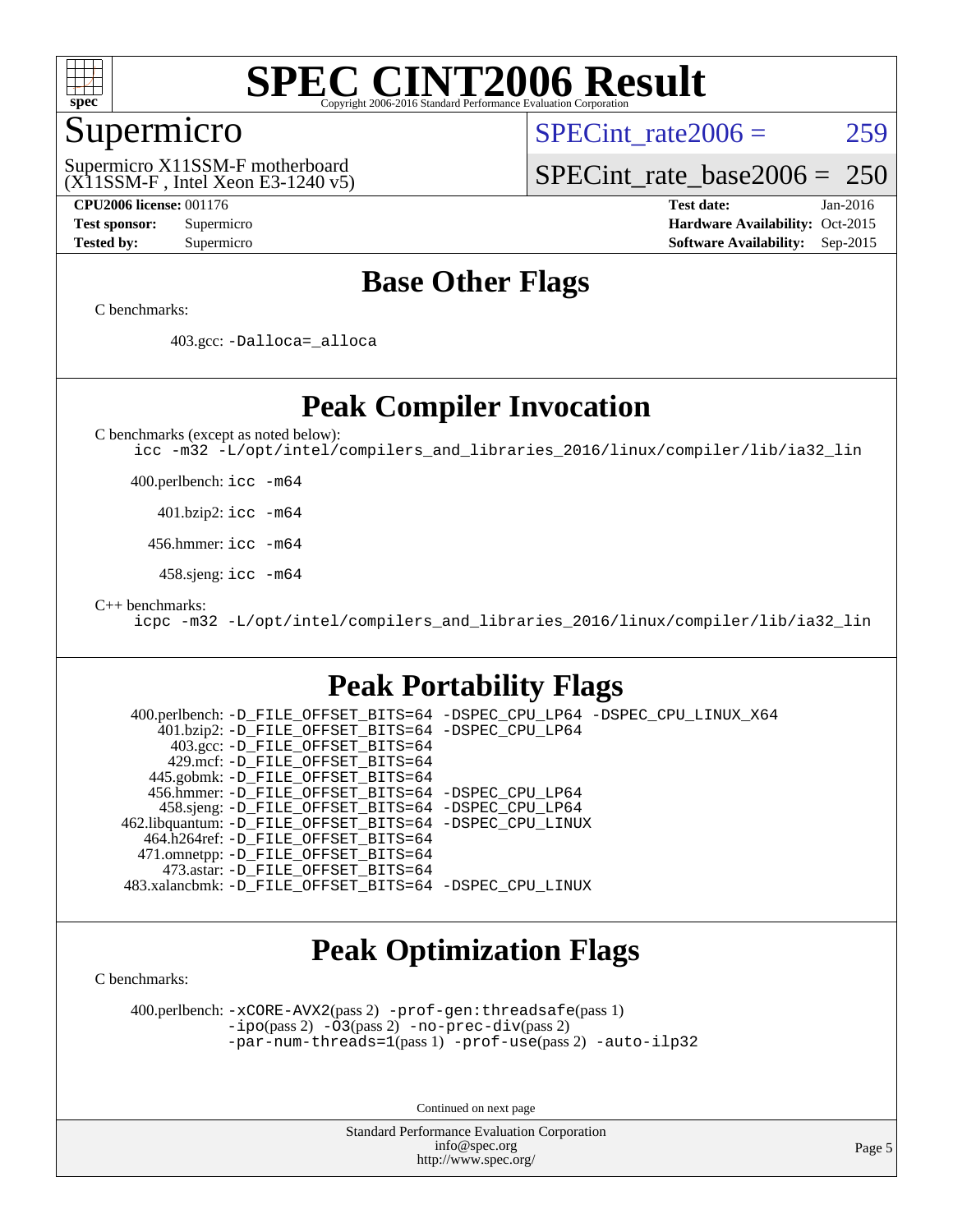

### Supermicro

SPECint rate $2006 = 259$ 

(X11SSM-F , Intel Xeon E3-1240 v5) Supermicro X11SSM-F motherboard

[SPECint\\_rate\\_base2006 =](http://www.spec.org/auto/cpu2006/Docs/result-fields.html#SPECintratebase2006) 250

| <b>Test sponsor:</b> | Supermicro |
|----------------------|------------|
| <b>Tested by:</b>    | Supermicro |

**[CPU2006 license:](http://www.spec.org/auto/cpu2006/Docs/result-fields.html#CPU2006license)** 001176 **[Test date:](http://www.spec.org/auto/cpu2006/Docs/result-fields.html#Testdate)** Jan-2016 **[Hardware Availability:](http://www.spec.org/auto/cpu2006/Docs/result-fields.html#HardwareAvailability)** Oct-2015 **[Software Availability:](http://www.spec.org/auto/cpu2006/Docs/result-fields.html#SoftwareAvailability)** Sep-2015

### **[Peak Optimization Flags \(Continued\)](http://www.spec.org/auto/cpu2006/Docs/result-fields.html#PeakOptimizationFlags)**

 401.bzip2: [-xCORE-AVX2](http://www.spec.org/cpu2006/results/res2016q1/cpu2006-20160206-39000.flags.html#user_peakPASS2_CFLAGSPASS2_LDCFLAGS401_bzip2_f-xAVX2_5f5fc0cbe2c9f62c816d3e45806c70d7)(pass 2) [-prof-gen:threadsafe](http://www.spec.org/cpu2006/results/res2016q1/cpu2006-20160206-39000.flags.html#user_peakPASS1_CFLAGSPASS1_LDCFLAGS401_bzip2_prof_gen_21a26eb79f378b550acd7bec9fe4467a)(pass 1)  $-i\text{po}(pass 2) -\text{O3}(pass 2)$  [-no-prec-div](http://www.spec.org/cpu2006/results/res2016q1/cpu2006-20160206-39000.flags.html#user_peakPASS2_CFLAGSPASS2_LDCFLAGS401_bzip2_f-no-prec-div)(pass 2) [-par-num-threads=1](http://www.spec.org/cpu2006/results/res2016q1/cpu2006-20160206-39000.flags.html#user_peakPASS1_CFLAGSPASS1_LDCFLAGS401_bzip2_par_num_threads_786a6ff141b4e9e90432e998842df6c2)(pass 1) [-prof-use](http://www.spec.org/cpu2006/results/res2016q1/cpu2006-20160206-39000.flags.html#user_peakPASS2_CFLAGSPASS2_LDCFLAGS401_bzip2_prof_use_bccf7792157ff70d64e32fe3e1250b55)(pass 2) [-opt-prefetch](http://www.spec.org/cpu2006/results/res2016q1/cpu2006-20160206-39000.flags.html#user_peakCOPTIMIZE401_bzip2_f-opt-prefetch) [-auto-ilp32](http://www.spec.org/cpu2006/results/res2016q1/cpu2006-20160206-39000.flags.html#user_peakCOPTIMIZE401_bzip2_f-auto-ilp32) [-ansi-alias](http://www.spec.org/cpu2006/results/res2016q1/cpu2006-20160206-39000.flags.html#user_peakCOPTIMIZE401_bzip2_f-ansi-alias) 403.gcc: [-xCORE-AVX2](http://www.spec.org/cpu2006/results/res2016q1/cpu2006-20160206-39000.flags.html#user_peakCOPTIMIZE403_gcc_f-xAVX2_5f5fc0cbe2c9f62c816d3e45806c70d7) [-ipo](http://www.spec.org/cpu2006/results/res2016q1/cpu2006-20160206-39000.flags.html#user_peakCOPTIMIZE403_gcc_f-ipo) [-O3](http://www.spec.org/cpu2006/results/res2016q1/cpu2006-20160206-39000.flags.html#user_peakCOPTIMIZE403_gcc_f-O3) [-no-prec-div](http://www.spec.org/cpu2006/results/res2016q1/cpu2006-20160206-39000.flags.html#user_peakCOPTIMIZE403_gcc_f-no-prec-div)  $429$ .mcf: basepeak = yes 445.gobmk: [-xCORE-AVX2](http://www.spec.org/cpu2006/results/res2016q1/cpu2006-20160206-39000.flags.html#user_peakPASS2_CFLAGSPASS2_LDCFLAGS445_gobmk_f-xAVX2_5f5fc0cbe2c9f62c816d3e45806c70d7)(pass 2) [-prof-gen:threadsafe](http://www.spec.org/cpu2006/results/res2016q1/cpu2006-20160206-39000.flags.html#user_peakPASS1_CFLAGSPASS1_LDCFLAGS445_gobmk_prof_gen_21a26eb79f378b550acd7bec9fe4467a)(pass 1) [-prof-use](http://www.spec.org/cpu2006/results/res2016q1/cpu2006-20160206-39000.flags.html#user_peakPASS2_CFLAGSPASS2_LDCFLAGS445_gobmk_prof_use_bccf7792157ff70d64e32fe3e1250b55)(pass 2) [-par-num-threads=1](http://www.spec.org/cpu2006/results/res2016q1/cpu2006-20160206-39000.flags.html#user_peakPASS1_CFLAGSPASS1_LDCFLAGS445_gobmk_par_num_threads_786a6ff141b4e9e90432e998842df6c2)(pass 1) [-ansi-alias](http://www.spec.org/cpu2006/results/res2016q1/cpu2006-20160206-39000.flags.html#user_peakCOPTIMIZE445_gobmk_f-ansi-alias) [-opt-mem-layout-trans=3](http://www.spec.org/cpu2006/results/res2016q1/cpu2006-20160206-39000.flags.html#user_peakCOPTIMIZE445_gobmk_f-opt-mem-layout-trans_a7b82ad4bd7abf52556d4961a2ae94d5) 456.hmmer: [-xCORE-AVX2](http://www.spec.org/cpu2006/results/res2016q1/cpu2006-20160206-39000.flags.html#user_peakCOPTIMIZE456_hmmer_f-xAVX2_5f5fc0cbe2c9f62c816d3e45806c70d7) [-ipo](http://www.spec.org/cpu2006/results/res2016q1/cpu2006-20160206-39000.flags.html#user_peakCOPTIMIZE456_hmmer_f-ipo) [-O3](http://www.spec.org/cpu2006/results/res2016q1/cpu2006-20160206-39000.flags.html#user_peakCOPTIMIZE456_hmmer_f-O3) [-no-prec-div](http://www.spec.org/cpu2006/results/res2016q1/cpu2006-20160206-39000.flags.html#user_peakCOPTIMIZE456_hmmer_f-no-prec-div) [-unroll2](http://www.spec.org/cpu2006/results/res2016q1/cpu2006-20160206-39000.flags.html#user_peakCOPTIMIZE456_hmmer_f-unroll_784dae83bebfb236979b41d2422d7ec2) [-auto-ilp32](http://www.spec.org/cpu2006/results/res2016q1/cpu2006-20160206-39000.flags.html#user_peakCOPTIMIZE456_hmmer_f-auto-ilp32) 458.sjeng: [-xCORE-AVX2](http://www.spec.org/cpu2006/results/res2016q1/cpu2006-20160206-39000.flags.html#user_peakPASS2_CFLAGSPASS2_LDCFLAGS458_sjeng_f-xAVX2_5f5fc0cbe2c9f62c816d3e45806c70d7)(pass 2) [-prof-gen:threadsafe](http://www.spec.org/cpu2006/results/res2016q1/cpu2006-20160206-39000.flags.html#user_peakPASS1_CFLAGSPASS1_LDCFLAGS458_sjeng_prof_gen_21a26eb79f378b550acd7bec9fe4467a)(pass 1)  $-i\text{po}(pass 2) -\overline{O}3(pass 2)$  [-no-prec-div](http://www.spec.org/cpu2006/results/res2016q1/cpu2006-20160206-39000.flags.html#user_peakPASS2_CFLAGSPASS2_LDCFLAGS458_sjeng_f-no-prec-div)(pass 2) [-par-num-threads=1](http://www.spec.org/cpu2006/results/res2016q1/cpu2006-20160206-39000.flags.html#user_peakPASS1_CFLAGSPASS1_LDCFLAGS458_sjeng_par_num_threads_786a6ff141b4e9e90432e998842df6c2)(pass 1) [-prof-use](http://www.spec.org/cpu2006/results/res2016q1/cpu2006-20160206-39000.flags.html#user_peakPASS2_CFLAGSPASS2_LDCFLAGS458_sjeng_prof_use_bccf7792157ff70d64e32fe3e1250b55)(pass 2) [-unroll4](http://www.spec.org/cpu2006/results/res2016q1/cpu2006-20160206-39000.flags.html#user_peakCOPTIMIZE458_sjeng_f-unroll_4e5e4ed65b7fd20bdcd365bec371b81f) [-auto-ilp32](http://www.spec.org/cpu2006/results/res2016q1/cpu2006-20160206-39000.flags.html#user_peakCOPTIMIZE458_sjeng_f-auto-ilp32) 462.libquantum: basepeak = yes 464.h264ref: [-xCORE-AVX2](http://www.spec.org/cpu2006/results/res2016q1/cpu2006-20160206-39000.flags.html#user_peakPASS2_CFLAGSPASS2_LDCFLAGS464_h264ref_f-xAVX2_5f5fc0cbe2c9f62c816d3e45806c70d7)(pass 2) [-prof-gen:threadsafe](http://www.spec.org/cpu2006/results/res2016q1/cpu2006-20160206-39000.flags.html#user_peakPASS1_CFLAGSPASS1_LDCFLAGS464_h264ref_prof_gen_21a26eb79f378b550acd7bec9fe4467a)(pass 1) [-ipo](http://www.spec.org/cpu2006/results/res2016q1/cpu2006-20160206-39000.flags.html#user_peakPASS2_CFLAGSPASS2_LDCFLAGS464_h264ref_f-ipo)(pass 2) [-O3](http://www.spec.org/cpu2006/results/res2016q1/cpu2006-20160206-39000.flags.html#user_peakPASS2_CFLAGSPASS2_LDCFLAGS464_h264ref_f-O3)(pass 2) [-no-prec-div](http://www.spec.org/cpu2006/results/res2016q1/cpu2006-20160206-39000.flags.html#user_peakPASS2_CFLAGSPASS2_LDCFLAGS464_h264ref_f-no-prec-div)(pass 2) [-par-num-threads=1](http://www.spec.org/cpu2006/results/res2016q1/cpu2006-20160206-39000.flags.html#user_peakPASS1_CFLAGSPASS1_LDCFLAGS464_h264ref_par_num_threads_786a6ff141b4e9e90432e998842df6c2)(pass 1) [-prof-use](http://www.spec.org/cpu2006/results/res2016q1/cpu2006-20160206-39000.flags.html#user_peakPASS2_CFLAGSPASS2_LDCFLAGS464_h264ref_prof_use_bccf7792157ff70d64e32fe3e1250b55)(pass 2) [-unroll2](http://www.spec.org/cpu2006/results/res2016q1/cpu2006-20160206-39000.flags.html#user_peakCOPTIMIZE464_h264ref_f-unroll_784dae83bebfb236979b41d2422d7ec2) [-ansi-alias](http://www.spec.org/cpu2006/results/res2016q1/cpu2006-20160206-39000.flags.html#user_peakCOPTIMIZE464_h264ref_f-ansi-alias) [C++ benchmarks:](http://www.spec.org/auto/cpu2006/Docs/result-fields.html#CXXbenchmarks) 471.omnetpp: [-xCORE-AVX2](http://www.spec.org/cpu2006/results/res2016q1/cpu2006-20160206-39000.flags.html#user_peakPASS2_CXXFLAGSPASS2_LDCXXFLAGS471_omnetpp_f-xAVX2_5f5fc0cbe2c9f62c816d3e45806c70d7)(pass 2) [-prof-gen:threadsafe](http://www.spec.org/cpu2006/results/res2016q1/cpu2006-20160206-39000.flags.html#user_peakPASS1_CXXFLAGSPASS1_LDCXXFLAGS471_omnetpp_prof_gen_21a26eb79f378b550acd7bec9fe4467a)(pass 1)  $-ipo(pass 2) -\overline{03(pass 2)}$  $-ipo(pass 2) -\overline{03(pass 2)}$  [-no-prec-div](http://www.spec.org/cpu2006/results/res2016q1/cpu2006-20160206-39000.flags.html#user_peakPASS2_CXXFLAGSPASS2_LDCXXFLAGS471_omnetpp_f-no-prec-div)(pass 2) [-par-num-threads=1](http://www.spec.org/cpu2006/results/res2016q1/cpu2006-20160206-39000.flags.html#user_peakPASS1_CXXFLAGSPASS1_LDCXXFLAGS471_omnetpp_par_num_threads_786a6ff141b4e9e90432e998842df6c2)(pass 1) [-prof-use](http://www.spec.org/cpu2006/results/res2016q1/cpu2006-20160206-39000.flags.html#user_peakPASS2_CXXFLAGSPASS2_LDCXXFLAGS471_omnetpp_prof_use_bccf7792157ff70d64e32fe3e1250b55)(pass 2) [-ansi-alias](http://www.spec.org/cpu2006/results/res2016q1/cpu2006-20160206-39000.flags.html#user_peakCXXOPTIMIZE471_omnetpp_f-ansi-alias) [-opt-ra-region-strategy=block](http://www.spec.org/cpu2006/results/res2016q1/cpu2006-20160206-39000.flags.html#user_peakCXXOPTIMIZE471_omnetpp_f-opt-ra-region-strategy_a0a37c372d03933b2a18d4af463c1f69) [-Wl,-z,muldefs](http://www.spec.org/cpu2006/results/res2016q1/cpu2006-20160206-39000.flags.html#user_peakEXTRA_LDFLAGS471_omnetpp_link_force_multiple1_74079c344b956b9658436fd1b6dd3a8a) [-L/sh -lsmartheap](http://www.spec.org/cpu2006/results/res2016q1/cpu2006-20160206-39000.flags.html#user_peakEXTRA_LIBS471_omnetpp_SmartHeap_32f6c82aa1ed9c52345d30cf6e4a0499) 473.astar: basepeak = yes

483.xalancbmk: basepeak = yes

### **[Peak Other Flags](http://www.spec.org/auto/cpu2006/Docs/result-fields.html#PeakOtherFlags)**

[C benchmarks](http://www.spec.org/auto/cpu2006/Docs/result-fields.html#Cbenchmarks):

403.gcc: [-Dalloca=\\_alloca](http://www.spec.org/cpu2006/results/res2016q1/cpu2006-20160206-39000.flags.html#b403.gcc_peakEXTRA_CFLAGS_Dalloca_be3056838c12de2578596ca5467af7f3)